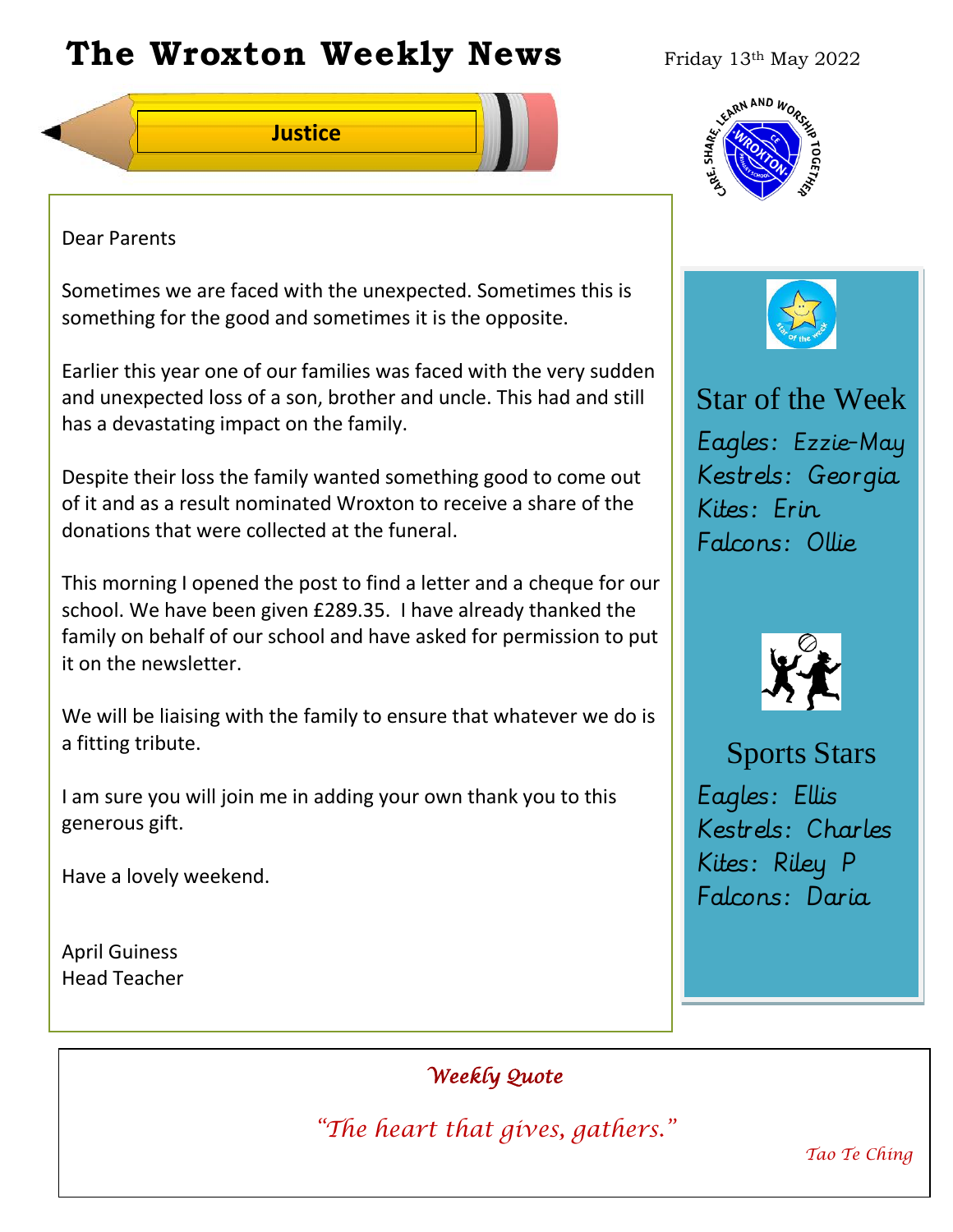# **E-Safety tips**

Does your child want to be a YouTuber?

YouTube is intended for users over the age of 13, however the App store rates YouTube as 17+ due to the content that can be found on there.

Have you heard of Ryan Kaji? He is the face behind the YouTube channel Ryan's World, which in 2021, earned a staggering £19m!!

#### (Source: [https://www.bbc.co.uk/news/entertainment](https://www.bbc.co.uk/news/entertainment-arts59987711)[arts59987711](https://www.bbc.co.uk/news/entertainment-arts59987711) )

Lots of YouTube channels centre around children so is it any wonder that many children aspire to have their own channel? How can we support and keep them safe though?

#### Posting videos

You should be over 13 years of age to post videos on YouTube. Talk to your child about posting videos, do they understand what information they should keep private and what to do if they receive negative comments? YouTube have produced these

tips: <https://support.google.com/youtube/answer/2802244>

Select an appropriate setting for their videos There are three different settings for videos published on YouTube:

- Public: anyone can view the video
- Private: video can only be viewed by users that you select

• Unlisted: only people who have the link to the video can view it.

Other tips: • Explore comment settings – comments can be held for review, specific words can be blocked and ensure your child knows how to remove and report comments if necessary: [https://support.google.com/youtube/answer/9483](https://support.google.com/youtube/answer/9483359) [359](https://support.google.com/youtube/answer/9483359)

• Visit your child's channel to see what videos they are posting

• Ensure your child knows how to block and report users if necessary.

How can I make YouTube safer?

Turn on Restricted mode as this restricts the availability of mature content. You will need to set up a Google account to do this.

Explore YouTube together and see what they like to watch. Make sure your child understands that they can talk to you if they see anything that makes them feel uncomfortable online.

Ensure your child knows how to report inappropriate content.

#### **School Lunches**

Please log into your SchoolMoney account and order your child's school lunch for the week staring 23<sup>rd</sup> .<br>May no later than Tuesday 17<sup>th</sup> May.

Please remember to order your child's **special Jubilee lunch for Thursday 26th May**.

#### **Dates for your diary**

**26.5.2022** – Jubilee Celebration Day

**Half Term 30.5.2022** – **6.6.2022**

**7.6.2022** – INSET – School closed to children

**Wednesday 8th June** – return to school

For Friends of Wroxton upcoming events see next page.

#### **Attendance**

Our whole school attendance target for the year is 96%.

The average attendance rate for this week was 95%, although overall our year to date attendance is still low at 93%.

Please do not make routine appointments within the school day and avoid term time holidays.

Did you know that arriving late can affect your child's attendance? Just being 5 minutes late each day is equal to 3 days lost in the school year.

**Point Send** is a charity supporting parents, carers, children and young people with Special Educational Needs and Disability.

The Max Card is the UK's leading discount card for foster families and families of children with special educational needs and/or disabilities (0-25 years). Families can use their Max Card at venues across the UK to get free or discounted admission. The scheme is designed to help families save money on great days out at castles, zoos, theme parks, bowling alleys, trampoline parks and many more.

<https://www.point-send.co.uk/shop/maxcard>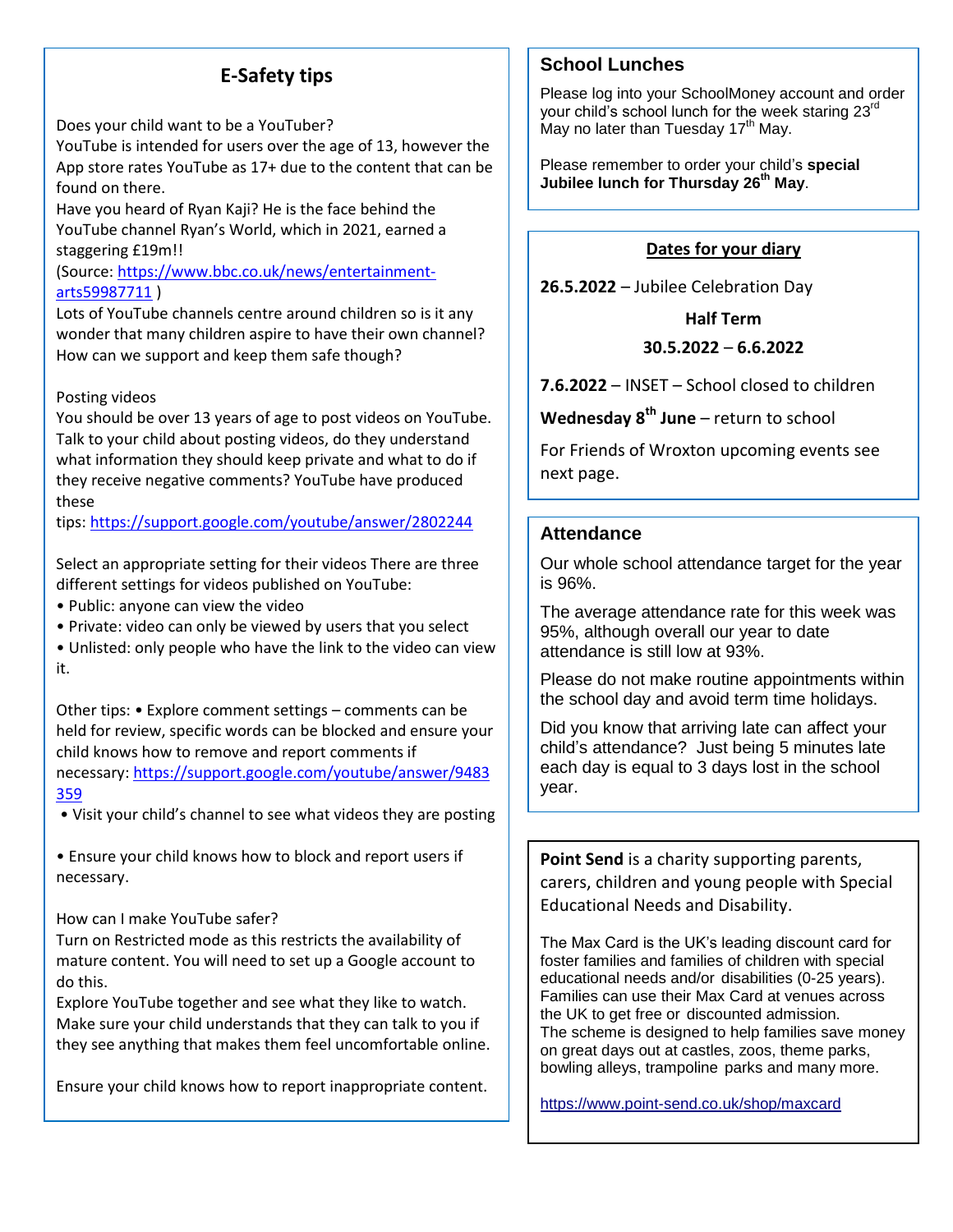## **Friends of Wroxton - upcoming dates for your diary:**

#### **Friday 20th May:**

\* School Disco! £3 entry - includes a drink, packet of crisps and a glow stick. Eagles/Kestrels = 5:50pm–7pm, Kites/Falcons = 7:15pm–8:30pm.

#### **Wednesday 25th May:**

\* Non-Uniform Day – Summer Fete donations.

#### **Wednesday 25th May:**

\*Next FOW Meeting – 7pm, Kestrels classroom.

Please come along to offer your ideas and support, for our upcoming events.

#### **Friday 10th June:**

\* Summer Jubilee Fete – 3:15pm–5:30pm, at School.

Come and enjoy a traditional Summer Fete, to celebrate the Queen's Jubilee!

There will be a 'Decorate a Crown' and 'Royal Fancy Dress' competitions – lots of time for you to get creative!

#### **Tuesday 28th June:**

\* Rags2Riches4Schools – Clothing collection.



#### **Wednesday 6th July:**

\* Non-Uniform Day – normal £1 charge.

#### **Saturday 9th July:**

\* Summer Gift Fair – 10am – 12pm, at School.

#### **Friday 15th July:**

\* Family Games – Times TBC

**We are looking for volunteers to help at the Summer Jubilee Fete (10th June) – small time slots if we can get enough help. Please message Mrs. Ruffle, or see Kerri Grant, if you can offer your support.**

**\*\* Do you have a toy Hobby Horse we could borrow to use at the Fete? If so, please let us** 

**know! \*\***